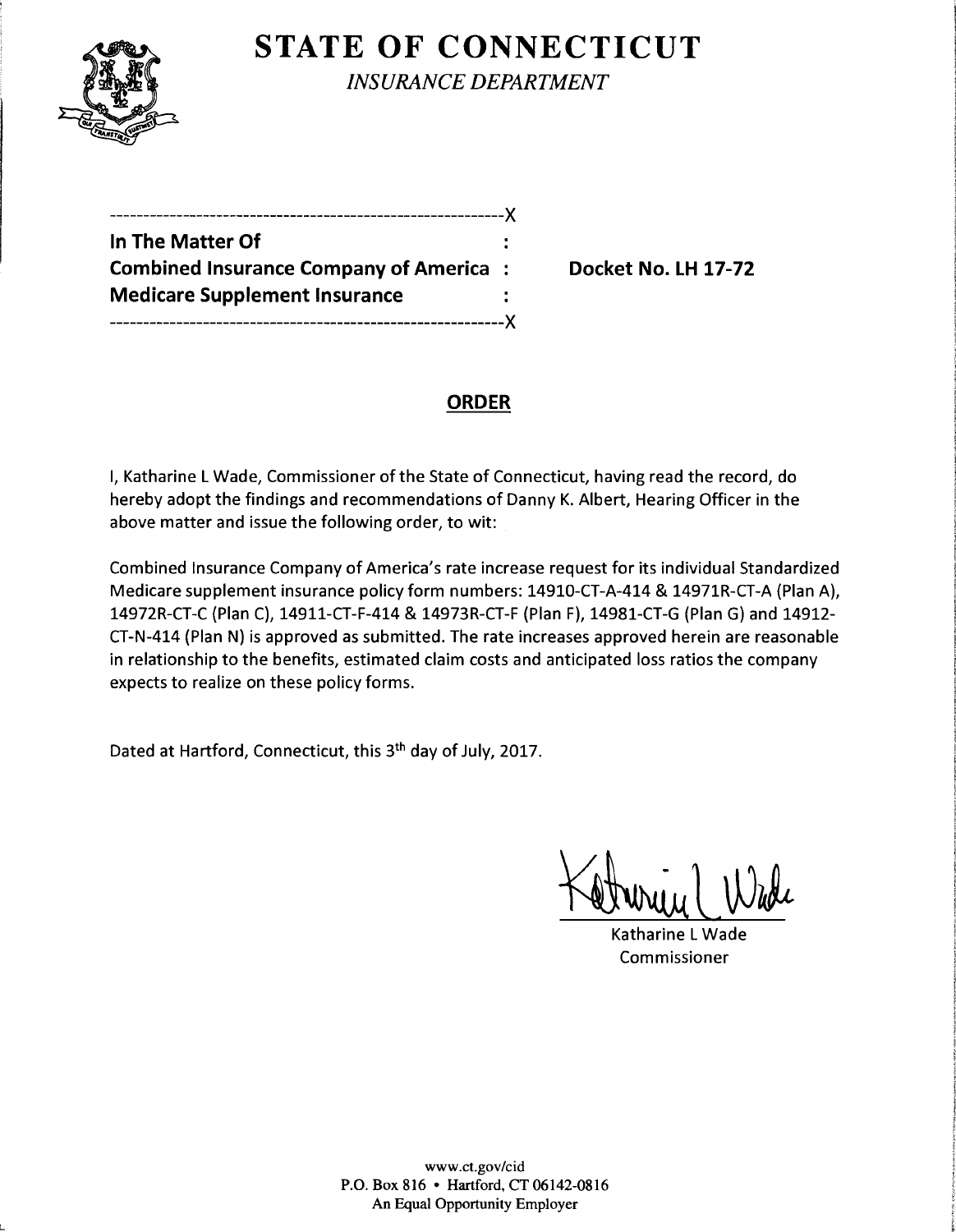

# **STATE OF CONNECTICUT**

*INSURANCE DEPARTMENT* 

| In The Matter of                     |                |
|--------------------------------------|----------------|
| <b>COMBINED INSURANCE COMPANY</b>    | $\mathbb{R}^n$ |
| <b>Of AMERICA</b>                    |                |
| <b>Medicare Supplement Insurance</b> |                |
|                                      |                |

Docket No. LH 17-72

## PROPOSED FINAL DECISION

## 1. INTRODUCTION

The Insurance Commissioner of the State of Connecticut is empowered to review rates charged for individual and group Medicare supplement policies sold to any resident of this State who is eligible for Medicare. The source for this regulatory authority is contained in Chapter 700c and Section 38a-495a of the Connecticut General Statutes.

After due notice, a hearing was held at the Insurance Department in Hartford on Thursday, June 22, 2017, to consider whether or not the rate increase requested by Combined Insurance Company of America on its individual Standardized Medicare supplement business should be approved.

No members from the general public attended the hearing.

No Company representatives from Combined Insurance Company of America attended the hearing.

The hearing was conducted in accordance with the requirements of Section 38a-474, Connecticut General Statutes, the Uniform Administrative Procedures Act, Chapter 54 of Section 38a-8-1 et seq. of the Regulations of Connecticut State Agencies.

A Medicare supplement policy is a private health insurance policy sold on an individual or group basis, which provides benefits that are additional to the benefits provided by Medicare. For many years Medicare supplement policies have been highly regulated under both state and federal law to protect the interests of persons eligible for Medicare who depend on these policies to provide additional coverage for the costs of health care.

Effective December 1, 2005, Connecticut amended its program of standardized Medicare supplement policies in accordance with Section 38a-495a of the Connecticut General Statutes, and Sections 38a-495a-1 through 38a-495a-21 ofthe Regulations of Connecticut Agencies. This program, which conforms to federal requirements, provides a "core" package of benefits known as Plan A. Insurers may also offer any one or more of eleven other plans (Plans B through N).

Effective January 1, 2006, in accordance with Section 38a-495c of the Connecticut General Statutes (as amended by Public Act 05-20) premiums for all Medicare supplement policies in the state must use community rating. Rates for Plans A through N must be computed without regard to age, gender, previous claims history or the medical condition of any person covered by a Medicare supplement policy or certificate.

The statute provides that coverage under Plans A through N may not be denied on the basis of age, gender, previous claims history or the medical condition of any covered person. Insurers may exclude

> www.ct.gov /cid P.O. Box 816 • Hartford, CT 06142-0816 An Equal Opportunity Employer

1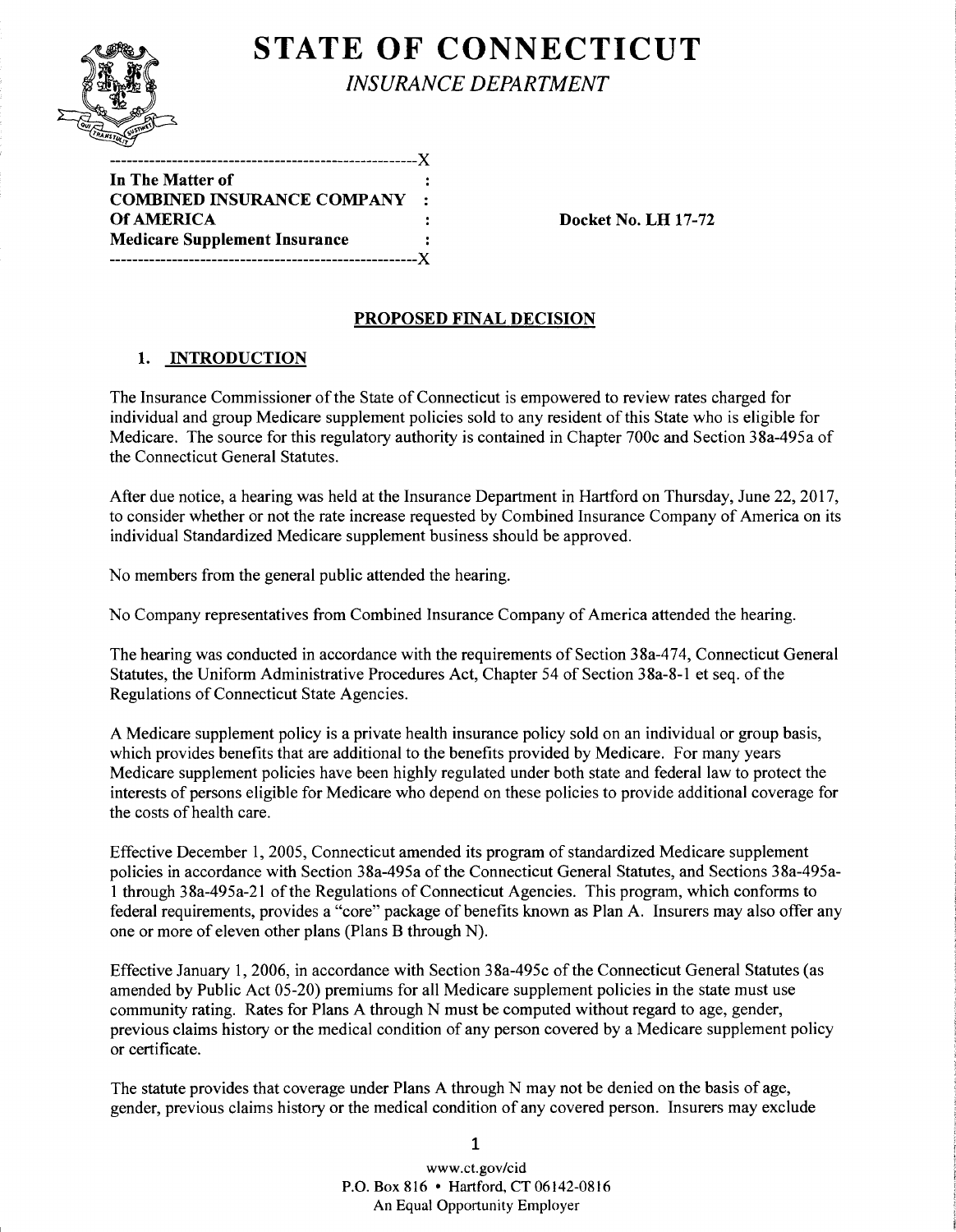benefits for losses incurred within six months from the effective date of coverage based on a pre-existing condition.

Effective October 1, 1998, carriers that offer Plan B or Plan C must make these plans as well as Plan A, available to all persons eligible for Medicare by reason of disability.

Insurers must also make the necessary arrangements to receive notice of all claims paid by Medicare for their insureds so that supplement benefits can be computed and paid without requiring insureds to file claim forms for such benefits. This process of direct notice and automatic claims payment is commonly referred to as "piggybacking" or "crossover".

Sections 38a-495 and 38a-522 of the Connecticut General Statutes, and Section 38a-495a-10 of the Regulations of Connecticut Agencies, state that individual and group Medicare supplement policies must have anticipated loss ratios of 65% and 75%, respectively. Under Sections 38a-495-7 and 38a-495a-10 of the Regulations of Connecticut Agencies, filings for rate increases must demonstrate that actual and expected losses in relation to premiums meet these standards, and anticipated loss ratios for the entire future period for which the requested premiums are calculated to provide coverage must be expected to equal or exceed the appropriate loss ratio standard.

Section 38a-473 of the Connecticut General Statutes provides that no insurer may incorporate in its rates for Medicare supplement policies factors for expenses that exceed 150% of the average expense ratio for that insurer's entire written premium for all lines of health insurance for the previous calendar year.

#### II. **FINDING OF FACT**

After reviewing the exhibits entered into the record of this proceeding, and utilizing the experience, technical competence and specialized knowledge of the Insurance Department, the undersigned makes the following findings of fact:

- 1. Combined Insurance Company of America has requested a 20.0% rate increase on its individual standardized policy forms 14910-CT-A-414 & 14971R-CT-A (Plan A), 14972R-CT-C (Plan C), 14911-CT-F-414 & 14973R-CT-F (Plan F) and 14912-CT-N-414 (Plan N). The company has also requested a 15% rate increase on its policy form 14981-CT-G (Plan G).
- 2. In-force policies:

| Plan | Connecticut | Nationwide |
|------|-------------|------------|
| A    | 25          | 149        |
| C    |             | 3,472      |
| F    | 402         | 6,351      |
| G    | 84          | 224        |
| N    | 18          | 100        |

- 3. The last rate increases were as follows: 20% for Plan A, 15% for Plans C, F and G and 5.0% for Plan N, all in 2016.
- 4. Combined Insurance certified that their expense factors are in compliance with section 38a-473, C.G.S.